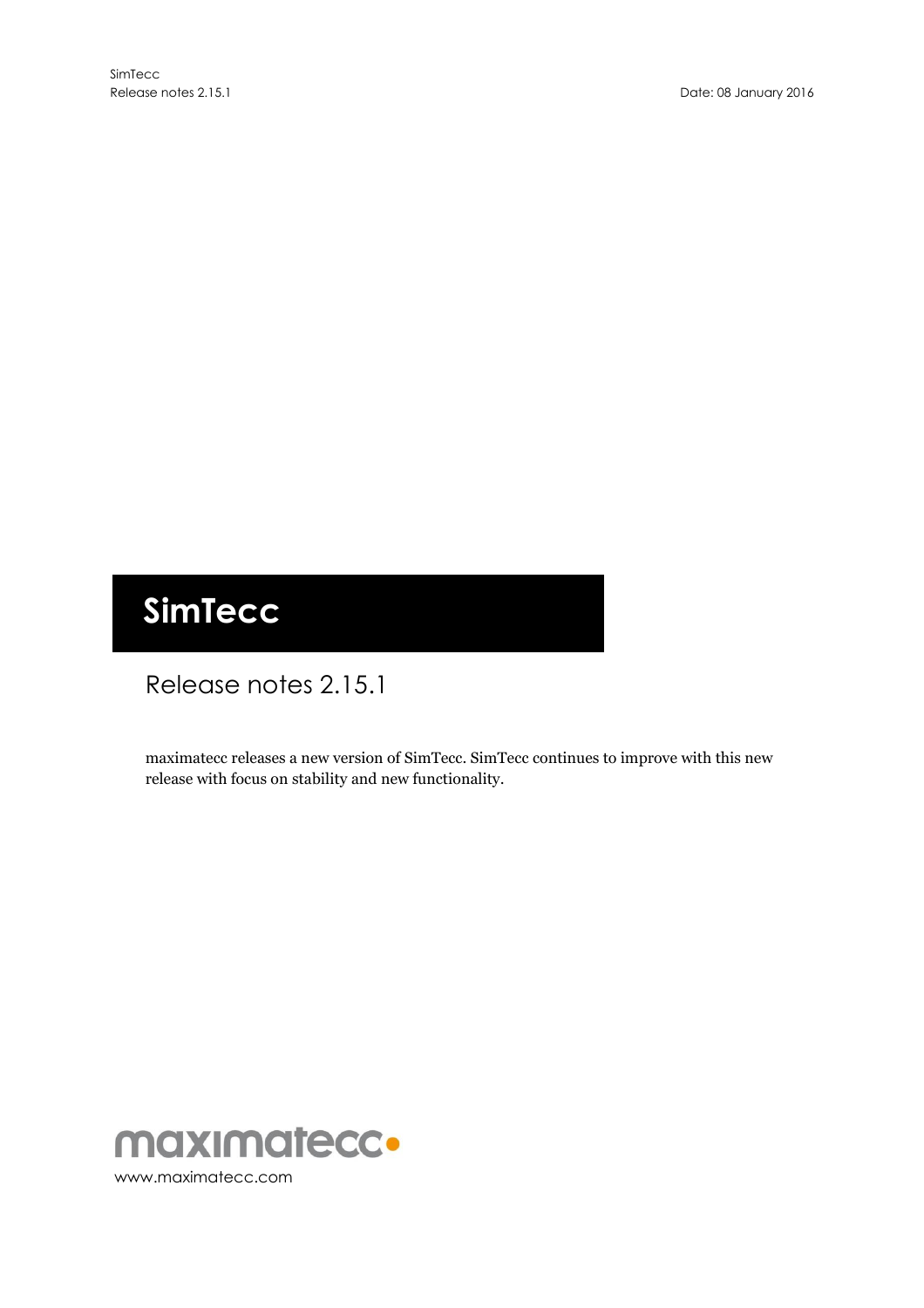## **Change notification**

maximatecc is releasing a new version of SimTecc including Kvaser Can Interface, SimSocket Wireshark integration tool and some bug fixes.

Two installers are available, one for the x86 platform and one for the x64 platform. The x86 version may not be installed on the x64 platform and vice versa. Apart from the addition of x64 support for some of the SimTecc components in the x64 version both versions are the same.

# **Licensing**

The new version of SimTecc will not require a new license. When installing the new version of SimTecc the old license registered on the computer will be discovered. With the introduction of two license levels an old license, before version 2.7.0, is equal to the new Developer license which has no limitations.

If you don't have a valid license for SimTecc, install the new version and follow the instructions in documentation to request a license.

### **1. Release history**

#### **1.1. SimTecc 2.15.1**

2015-12-22, Erik Jonsson, maximatecc

1.1.1. About this release

### **New possibilities**

With the release of SimTecc 2.15.1 there are a couple of new features:

- SimCan now supports Kvaser USB adapters and can be chosen in SimCanConfigurator.
- The SimCanConfigurator inteface for IXXAT adapters have been updated to a more descriptive interface. The names and the available channels are now presented in the configurator.
- Wireshark integration tools have been added. It allows monitoring of SimSockets via Wireshark. A configuration and launcher tool is added from which the integration can be configured and launched.
- SimSocket Configurator have been updated with the possibility to choose whether the SockSocket bridge shall run in silent mode in the background or as a Console Window.
- SimSocket now has configurable buffersizes which can be set in the configurator tool.



**maximatecc** P.O. Box 83 • SE-822 22 Alfta • Sweden Phone: +46 271 75 76 00• info@maximatecc.com • www.maximatecc.com